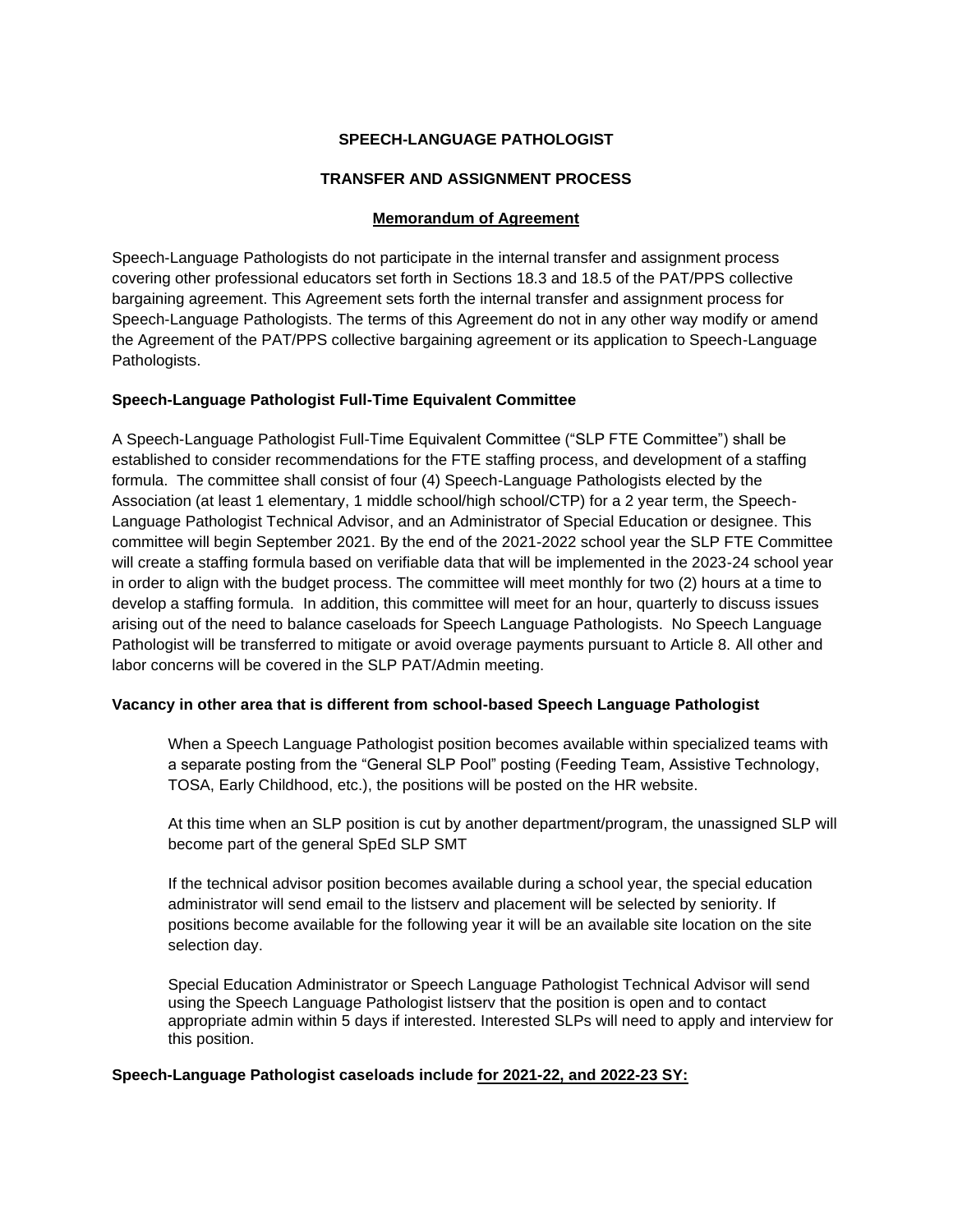- Students who receive Specially-Designed Instruction and/or Related Service from Speech-Language Pathologists as noted on annual IEP.
- Students who receive Specially-Designed Instruction and/or Related Service from Speech-Language Pathologists as noted in the in-state move-in transfer IEP\*
- Students who receive Specially-Designed Instruction and/or Related Service from Speech-Language Pathologists out-of state move-in documented with a prior written notice
- Students who have eligibility under the category Deaf and Hard of Hearing who are casemanaged by a Speech-Language Pathologist
- 80% students in any initial evaluation process, involving Speech-Language Pathologist
- Private school students with Services Plans who receive Speech-Language Pathologist services
- For elementary schools, the number of incoming kindergarten students with communication services on Individual Family Service Plans (IFSP).
- For elementary schools with lottery or special education focus programs, the average number of non-neighborhood kindergarten students with communication services over the past three years.
- Projected numbers of incoming students for middle and high schools (outgoing students will not be included

# **Annual Staffing and Transfer Process\*\***

SLP caseloads are pulled in timeline with the annual budget to determine staffing needs for the next school year according to the above caseload definition. Caseload numbers pulled for budget will be sent out to Speech-Language Pathologists to confirm accuracy within three days before the Special Education budget proposal is delivered to district budgeting staff. If the budget office gives a timeline that is not able to be met in the current agreement, timelines will be waived.

If the budget is not approved by February 28th the SLP FTE committee will meet to adjust the staffing and transfer timeline.

On Monday, February 28th, 2022, Special Education will pull Speech-Language Pathologist caseload numbers by school site to adjust FTE site allocation for the projected year. By Wednesday, March 2nd, Special Education will post caseload numbers to the Speech Language Pathologist listserv.

Speech-Language Pathologists will email an Administrator of Special Education or designee and the Technical Advisor with any caseload count discrepancies within 48 hours of receiving caseload numbers.

On Monday, March 7th, 2022, Special Education will email a corrected list of projected Speech-Language Pathologist FTE and schools with columns which Speech-Language Pathologists will indicate sites they are interested in moving to (these columns are voluntary)

Within 5 working days of receiving the above documents Speech-Language Pathologists will email an Administrator of Special Education or designee stating which part of their current assignment they are giving up. Speech-Language Pathologists interested in changing sites or portions of FTE must give up an equivalent current assignment.

For the below circumstances, the Director of Special Education or designee shall notify Speech-Language Pathologists at the affected sites:

If the building FTE increases, and there are two Speech-Language Pathologists in the building, the person with the most FTE in the building shall have the first choice to increase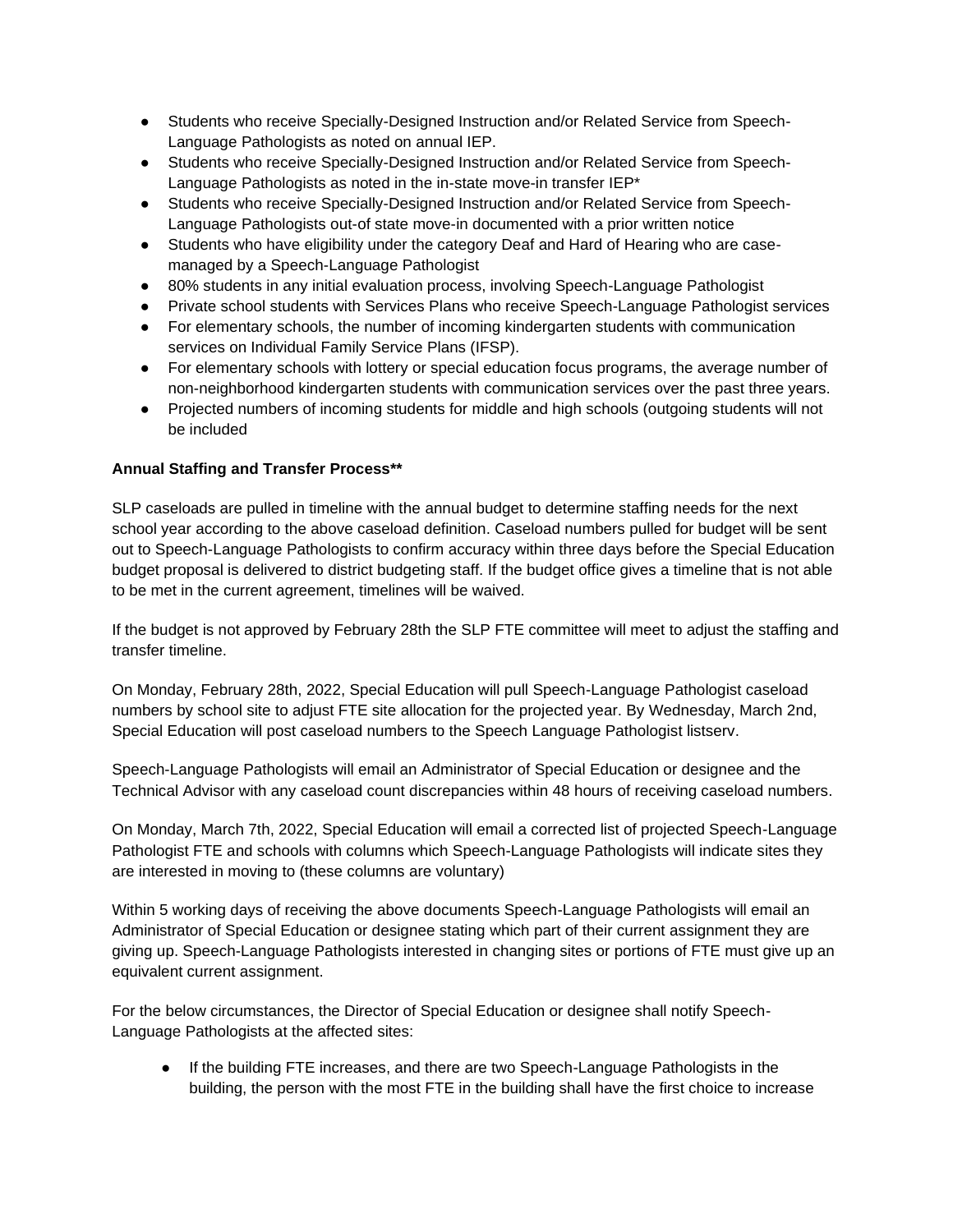FTE. If that Speech-Language Pathologist declines, the second Speech-Language Pathologist in the building gets the choice;

● If a building is split between two Speech-Language Pathologists and one of them is retiring/leaving, the other Speech-Language Pathologist has the choice to change their FTE in the building to take that position.

On Monday March 14, 2022, Special Education shall send out a list of projected site vacancies based on the below information, with columns where Speech-Language Pathologists will indicate sites they are interested in moving to (these columns are voluntary) and seniority list using the Speech-Language Pathologist listserv

- If any, sites must be divided to accommodate the FTE increments needed (e.g., 1.2 school divided into .8 or .4); and
- If any, how many sites will be needed to fulfill their FTE (e.g. 1.0 FTE will have an option of 1.0; a 0.8 and a 0.2; or a 0.6 and a 0.4)

On Wednesday, March 30th, 2022, Special Education will host all Speech-Language Pathologists (inperson or virtually) who need to select sites or programs in one location. Speech-Language Pathologists unable to attend in person may participate remotely with the support of designees. Site selection procedures shall be carried out as follows:

- Speech-Language Pathologists FTE assignments are allocated in increments of 0.2 (e.g., 0.2, 0.4, 0.6, 0.8, 1.0).
- Dual Language Immersion (DLI) K-5 and K-8 schools and neighborhood schools in which over 10% of students share the same home language (as determined by October Home Language Report) will be prioritized with placement of bilingual/multilingual Speech-Language Pathologists who demonstrate language proficiency in the DLI language or the non-English language that 10% of student share. SLPs who request DLI placements or claim proficiency at hiring will undergo language testing to confirm proficiency. The Association and the District shall jointly review the current assessment of multilingual skills to ensure that it accurately assesses educator skills.
	- If two bilingual speech language pathologists' express interest in the same site, the site will be offered to the Speech-Language Pathologist with the higher seniority.
- After staffing DLI and neighborhood schools where over 10% of students share the same home language other than English, Speech-Language Pathologists will choose from open sites or programs to fulfill their FTE in order of seniority. If two colleagues want the same site, the site will be offered to the Speech-Language Pathologist with the higher seniority (or seniority tie breaker for those with the same hire date).

After 5 working days, Special Education shall send out a list of final site assignments using the Speech-Language Pathologist listserv and post on Admin Connect for building administrators.

Should vacancies arise after assignments have been made and prior to the start of the next school year (i.e., during summer break), the following will occur:

> ● An email will be sent using the Speech-Language Pathologist listserv on Monday with the vacancies